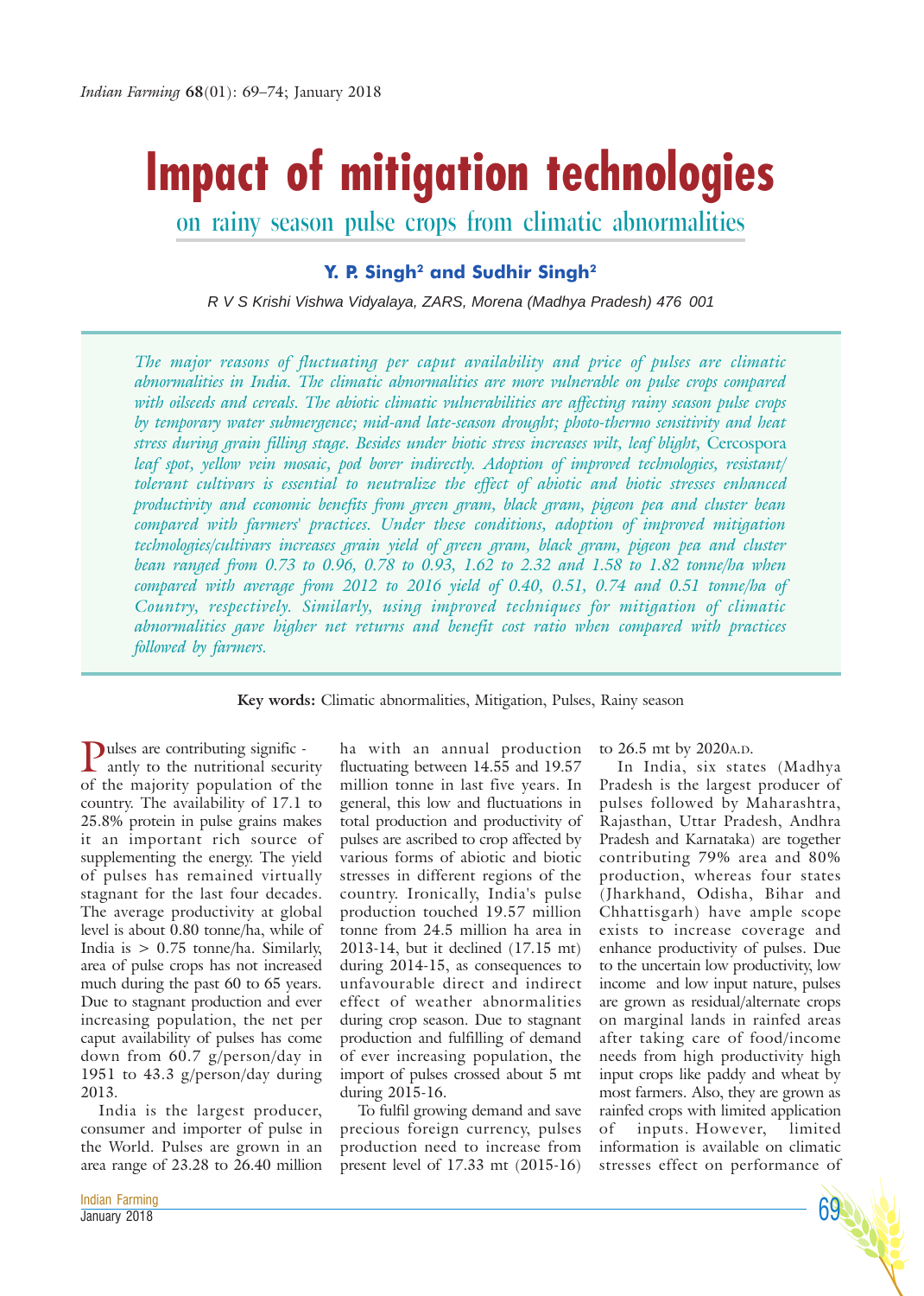mitigation technologies to abiotic and biotic stresses on major pulse crops *viz.* green gram, black gram, pigeon pea and cluster bean crops.

## **Multiple climatic stresses**

Adverse effects of climate change are more pronounced in pulse crops compared to oilseed and cereal crops. Pulse crops are more vulnerable even to the fluctuations of weather conditions. Climate change is affecting our agriculture owing to 0.74°C average global increase in temperature in the last 100 years and atmospheric  $CO<sub>2</sub>$  concentration increase from 280 ppm in 1750 to 400 ppm in 2013. The increase of temperature of 3° to 4°C could reduce crop yields by 15 to 35%. The frequency of occurrences of extreme weather events such as changes in rainfall patterns, particularly late onset of monsoon, uneven distribution of rain, short-term waterlogging, mid-or late-season drought, floods, heat stress during flowering, fertilization and grain filling stage and cyclones has rise' in recent years than in the past during *kharif* (rainy). The pulse crop requires cold temperatures during vegetative growth and warm temperatures at maturity; the optimum temperature for growth is  $18^\circ$  to 30°C. Similarly, nitrogen-fixation through symbiotic association of *Rhizobium* sp. is also virtually declined at temperature exceeding beyond 35 °C. Depending on the intensity, duration, and stage of exposure, heat stress can adversely affect delayed flowering, flower abortion, reduced number and size of flower, deformity of floral organs during flowering stage, impaired fertilization and post-fertilization, small endosperm, reduced preembryo and fertilized embryo, embryo abortion, poor fruit set at fertilization period, and like-wise during grain filling stage altered source sink relations, aborted seed. Moreover, drought and high temperature interact together, and the damaging effect of both the stresses together is far more severe than individual effect. Based on physiological studies, major *kharif* pulse crops are categorized as per thermo tolerance in the order of

cluster bean > green gram > pigeon pea > black gram.

## **Abiotic climatic stress**

The major abiotic climatic vulnerabilities are occasionally late onset of monsoon, mid-or late-season drought and water-logging, uneven distribution and untimely rains, frost, etc. The major abiotic stresses are water submergence during early stage of crop, photo-thermo sensitivity, late season drought, heat stress at flowering and pod formation stage affecting all major *kharif* pulses, excess growth due to high moisture content in soil and drought during reproductive stage of cluster bean, respectively. The water-logging during establishment stage, mid-and late-season drought in short and long duration pigeonpea cultivars, moreover long duration cultivars affected by frost, chilling temperature and heat waves. Drought stress alone may reduce seed yields by 50% in the arid and semi-arid regions. In Central India, moisture stress due to low water holding capacity of the soil often limits grain yield on Alluvial soil, whereas in Black Soil, high water holding capacity causes reduction in growth and yield. Grain yield is mainly influenced by temperature.

## **Biotic climatic stress**

Climate change abnormalities have increased the intensity of biotic stresses indirectly. Wilt and root rot increases in dry condition and excess moisture, whereas *Cercospora* rust disease increases due to excess soil moisture and humidity. The climate change abnormalities are one of the factors which regulate the density of insect pests in blackgram ecosystem. In India, quantitative avoidable losses (7 to 35%) caused by insect pest complex in black gram vary with different agro-climatic conditions, whereas combined infestation of pests and diseases in black gram annual estimated yield lose over 30% in dry land conditions. Similarly, yield losses in black gram by 67% due to yellow mosaic virus in irrigated conditions. Among insect pest, pod borer (*Helicovera armigera*) complex causes the greatest harm, followed by

yellow vein mosaic virus, pod fly, wilt and root rot. Pod borer and sterility mosaic virus damage increases due to rise of temperature and prevalence of cloudy weather conditions. Poor drainage/water stagnation during the rainy season causes heavy losses to pigeon pea on account of low plant stand and increased incidence of *Phytophthora* blight disease. Yellow mosaic virus in green gram and black gram is due to white fly and fly increases under high humidity and slight increased temperature. Also, *Phytopthora* leaf blight, bacterial blight and *Cercospora* during vegetative growth stage in cluster bean are common and more damaging under high rainfall conditions. All insect pests of study showed negative correlation with maximum temperature while positive correlation with maximum relative humidity and total rainfall.

## **Impact of technological demonstrations**

For technological interventions, component demonstrations were conducted under NICRA project under KVK. The climate of this zone is characterized as semi-arid, extremely cold during December-January (-1.0°C min. temperature) where as hot during May-June (49°C max. temperature). Average annual rainfall of this zone is 701 mm, mostly concentrated in July and August. The minimum and maximum temperature ranges were 0° to 47.5°C, 4° to 47°C and 3° to 48°C, whereas total rainfall received 1074, 1028 and 482 mm, during 2012-13, 2013-14 and 2014-15, respectively. The maximum concentration of rains is in July and August in comparision to other months. Out of experimentation years, minimum temperature 0°C was recorded on 8 January 2013 and frost infestation was also seen.

The soil was neutral in nature and loam, sandy loam and clay loam in texture. In general, the soil was low in organic matter, available N, P, S and Zn. The water-table was 25 to 31 m below the surface. Permeability and drainage conditions of these soils range from moderate to high. The demonstrations on selected crops were carried out during *kharif*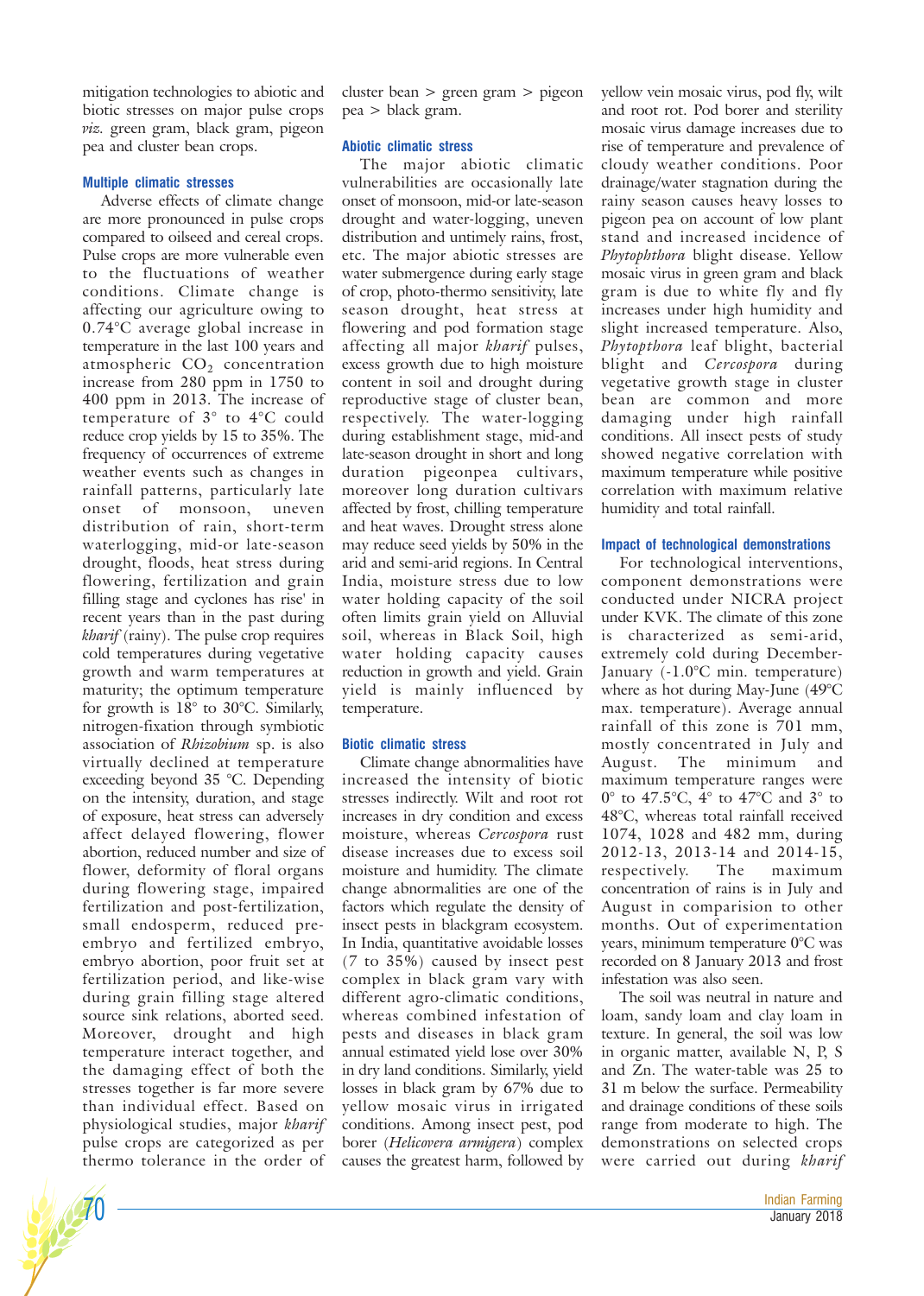**Table 1.** Impact of different technological interventions for different climatic stresses of green gram (3 year mean)

| Climatic problem        | Intervention                             | Grain yield<br>(tonne/ha) | Cost of<br>production (₹/ha) | Net returns(₹/ha)<br>abiotic stress | B:C ratio |
|-------------------------|------------------------------------------|---------------------------|------------------------------|-------------------------------------|-----------|
| Temporary water-logging | FP-Sowing on flat land                   | 0.61(1.42)                | 14.100                       | 16.227                              | 2.15      |
|                         | IT-Broad bed furrow sowing               | 0.73(1.73)                | 13,620                       | 22,418                              | 2.65      |
| Drought due to early    | FP-Rainfed                               | 0.35(0.79)                | 13,880                       | 03542                               | 1.26      |
| withdrawal of monsoon   | IT- Irrigation before wilting conditions | 0.90(1.65)                | 15.435                       | 29,602                              | 2.92      |
| Biotic stress           |                                          |                           |                              |                                     |           |
| Yellow vein mosaic due  | FP-Old cultivar JN-721                   | 0.78(1.76)                | 14.400                       | 24.216                              | 2.68      |
| to high humidity        | IT-Cultivar SML-668                      | 0.96(2.16)                | 15,150                       | 32,362                              | 3.14      |

FP-Farmers' practice; IP-Improved technology; figure in parenthesis indicates straw yield

between 2012 and 2015 to evaluate the escaping effect of climatic vulnerability by using techniques such as method of sowing, using pulse cultivars tolerant to pod borer, wilt, heat and drought etc. Each demonstration was selected for assessment of technology against climatic vulnerability as compared to practices followed by farmers. The crops of pulses such as blackgram, green gram, pigeonpea and cluster bean was sown in time and recommended agronomical package of practices of Vishwa Vidyalaya were followed. Grain, straw yield, net return and cost benefit ratio were calculated to find out the economics of demonstrations. Different economic indicators of inputs were calculated based on the minimum support price and existing market price.

#### **Green gram**

Results of demonstrations showed that temporary waterlogging in *kharif* season significantly influenced the average grain and straw yield of green gram (Table 1). The average grain and straw yield of green gram was between 20 and 22% higher under sowing of crop with broad bed furrow (BBF) sowing (Figs. 1 and 2) compared to control. Like-wise drought due to early withdrawal of monsoon crop severally affected during flowering and grain filling stage. Irrigation at wilting point conditions increased grain and straw yield by 157 and 109%, respectively, compared with farmers' practice. The irrigation during drought conditions gave maximum additional net return  $\bar{\xi}$  26,060/ha, while sowing of crop with BBF method gave additional  $\bar{\epsilon}$  6,191/ha compared with practices

followed by farmers'. Similarly, benefit cost (B:C) ratio was higher under improved technologies compared with farmers' practices.

The crop suffered from yellow vein mosaic virus (YMV) disease during *kharif* season due to high humidity in rainy season. Adoption of YMV resistant cultivar SML-668 resulted in increase of grain and straw yields by 23 and 17%, respectively compared to old cultivar JN-721 (Table 1). The improved technologies YMV resistant cultivar gave maximum additional net return  $\bar{\xi}$  8,146/ha when compared with practice followed by farmers'. Similarly, B:C ratio was 3.14 under YMV resistant cultivar, while 2.68 with old cultivar.

#### **Black gram**

During rainy season, the crop is often affected by waterlogging due to intensive rains. Results of trials (Fig. 3) showed that the sowing of black gram crop with BBF influenced the average grain and straw yields compared with traditional method of sowing (Table 2). The average grain and straw yield of blackgram was between 24 and 20% higher under sowing of crop with BBF compared with traditional method of sowing. Photo-thermo sensitive cultivar PU-35 produced significantly higher grain and straw yield as compared to traditional existing old cultivar T-9. The average grain and straw yields were 23% and 20% respectively, higher compared with old cultivar. The improved technologies/resistant cultivars increased net return and B:C ratio than farmers' practice.

The yellow vein mosaic virus disease during *kharif* due to high humidity in rainy season also infected the crop. The YMV resistant cultivar



Fig. 1. Sowing methods



Green gram crop stand on BBF



Fig. 3. Black gram crop on bed under water logging condition

Shekhar-2 increased grain and straw yields by 18 and 16%, respectively when compared with existing old cultivar T-9. Growing of YMV resistant cultivar Shekhar-2 gave

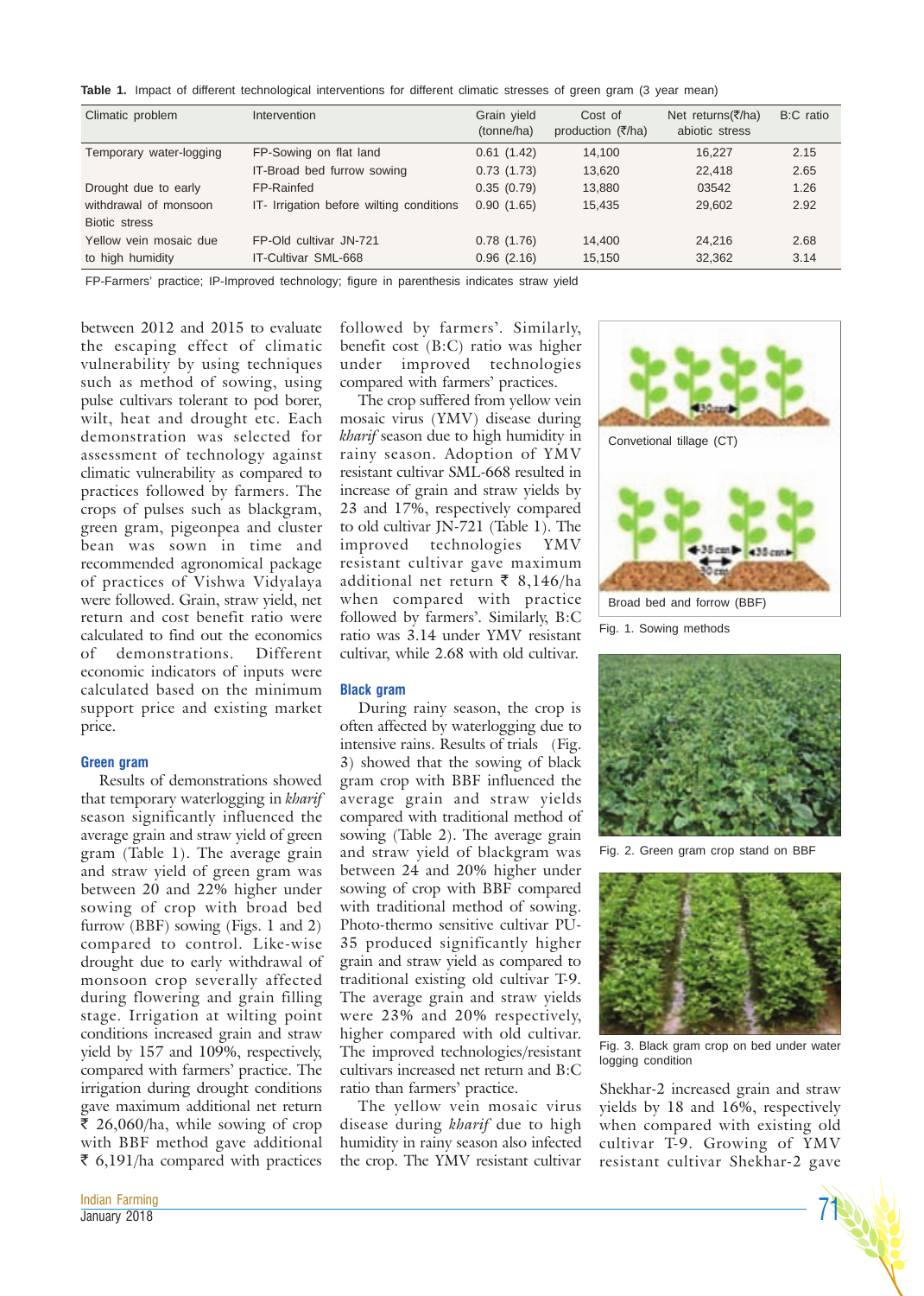**Table 2.** Impact of different technological interventions for different climatic stresses to black gram (3 year mean)

| Climatic problem            | Intervention                     | Grain yield<br>(tonne/ha) | Cost of production<br>(7/ha) | Net returns<br>(7/ha) | B:C ratio |
|-----------------------------|----------------------------------|---------------------------|------------------------------|-----------------------|-----------|
| <b>Abiotic stress</b>       |                                  |                           |                              |                       |           |
| Temporary water logging     | FP-Sowing on flat land           | 0.75(1.77)                | 16,810                       | 19.015                | 2.13      |
|                             | IT-Broad bed furrow sowing       | 0.93(2.20)                | 16,150                       | 28,431                | 2.78      |
| Photothermo-sensitivity     | FP- Old cultivar T-9             | 0.74(1.75)                | 14.560                       | 20,980                | 2.44      |
|                             | IT- Resistant cultivar PU-35     | 0.91(2.10)                | 15,534                       | 27,556                | 2.76      |
| <b>Biotic stress</b>        |                                  |                           |                              |                       |           |
| Yellow vein                 | FP- Old cultivar T-9             | 0.66(1.56)                | 16.100                       | 15,603                | 1.97      |
| mosaic due to high humidity | IT- Resistant cultivar Shekhar-2 | 0.78(1.84)                | 16,930                       | 20,429                | 2.21      |

FP, Farmers' practice; IT, Improved technology, Figure in parenthesis indicates straw yield

additional net returns of  $\bar{\bar{\xi}}$  4,826/ha when compared with existing old cultivar. Similarly, higher B:C ratio under improved resistant cultivar compared with old cultivars (farmers' practice).

#### **Pigeonpea**

The survivability of pigeonpea crop at early stages is often affected by temporary water submergence that may vary from hours to a few days. The sowing of crop with BBF (Fig. 4) saved of crop from water submergence and increased the grain and stalk yield of pigeon pea over conventional sowing method (Table 3). The increase in grain and stalk yields was 18% and 17% under BBF sowing compared with line sowing on flat land. Similarly, long duration cultivars of pigeonpea often suffer from frost in north-western and central India. The short duration cultivars of pigeonpea are harvested before possible time of frost in January. Short duration maturity cycle cultivar Pusa-992 produced higher grain and stalk yield when compared with long duration maturity cycle cultivar JA-3. The average grain and stalk yields were 34 and 31% higher in short duration cultivar compared with long duration



Fig. 4. Broad bed furrow sowing

cultivars during frost affected years. Demonstrations on drought management through extra early maturing cultivar (ICPL-88039) also influenced the average grain and stalk yield of pigeonpea. The average grain and stalk yield of pigeonpea was 23% and 14% higher under extra early maturing cultivar compared to long duration cultivar (Gwalior-3) during drought years. The maximum additional return ( $\bar{\xi}$  31,364/ha) was obtained from escaping of crop from frost followed by drought and minimum with temporary water-logging, respectively. Similar trend was obtained of B:C ratio under abiotic stresses.

The *Cercospora* leaf blight is managed through use of resistant cultivar Pusa 2002. The average grain and stalk yields of pigeonpea were increased by 20.7% and 23.4% with recommended cultivar Pusa 2002 for control of *Cercospora* leaf spot as compared to local cultivar (Table 3). The recommended technology for control of pod borer (use of pheromon trap @ 20 + HaNPV 500 LE + *quinolphos* 25 EC @ 750 ml/ha at ETL level) produced significantly higher grain and stalk yields of pigeonpea compared to use of *quinolphos* 25 EC @ 750 ml/ha (FP). The average grain and stalk yields of pigeonpea were 42 and 6% respectively, higher with recommended technique for control of pod borer compared to farmers' practice. Results of wilt management recommended technique (seed treatment with *Trichoderma* @ 10 g/ kg seed and sowing of pigeonpea on broad bed furrow) increased the average grain and stalk yield of pigeonpea compared to farmers' practice. The average grain and stalk

yield of pigeonpea was 26% and 40% higher with recommended technique as compared to control. The maximum additional return  $\bar{\xi}$  24,170/ha was obtained with control of wilt, while  $\bar{\xi}$  24,060/ha with pod borer management compared with farmers' practice. Similar B:C ratio also improved with improved technology.

#### **Cluster bean**

The cluster bean is usually affected by temporary water submergence during early stage of crop. The broad bed furrow (BBF) sowing saved the crop from rainwater submergence and increased the grain and straw yield of cluster bean over conventional sowing method (Table 4). The increase in grain and straw yields was 13 and 8% under BBF sowing method compared with conventional sowing (FP). Long duration cultivars of cluster bean occasionally suffer from drought in north-western and central India. The drought tolerant cultivar RGC-1003 of cluster bean produced higher grain and straw yields as compared to long duration cultivar HG 365. The average grain and straw yields were 16% and 13% higher than long duration cultivar. The maximum additional net returns of  $\bar{\tau}$  7,172/ha was obtained with saving of crop from drought through using tolerant cultivar followed by  $\bar{\xi}$  4,739/ha with BBF sowing compared with farmers, practice. Similar trend of benefit cost ratio was obtained.

Under excess moisture conditions, leaf blight disease infestation increases in cluster bean resulting in decrease of yield. Under these conditions, spray of carbon oxychloride @ 0.3% at 10 to 12 days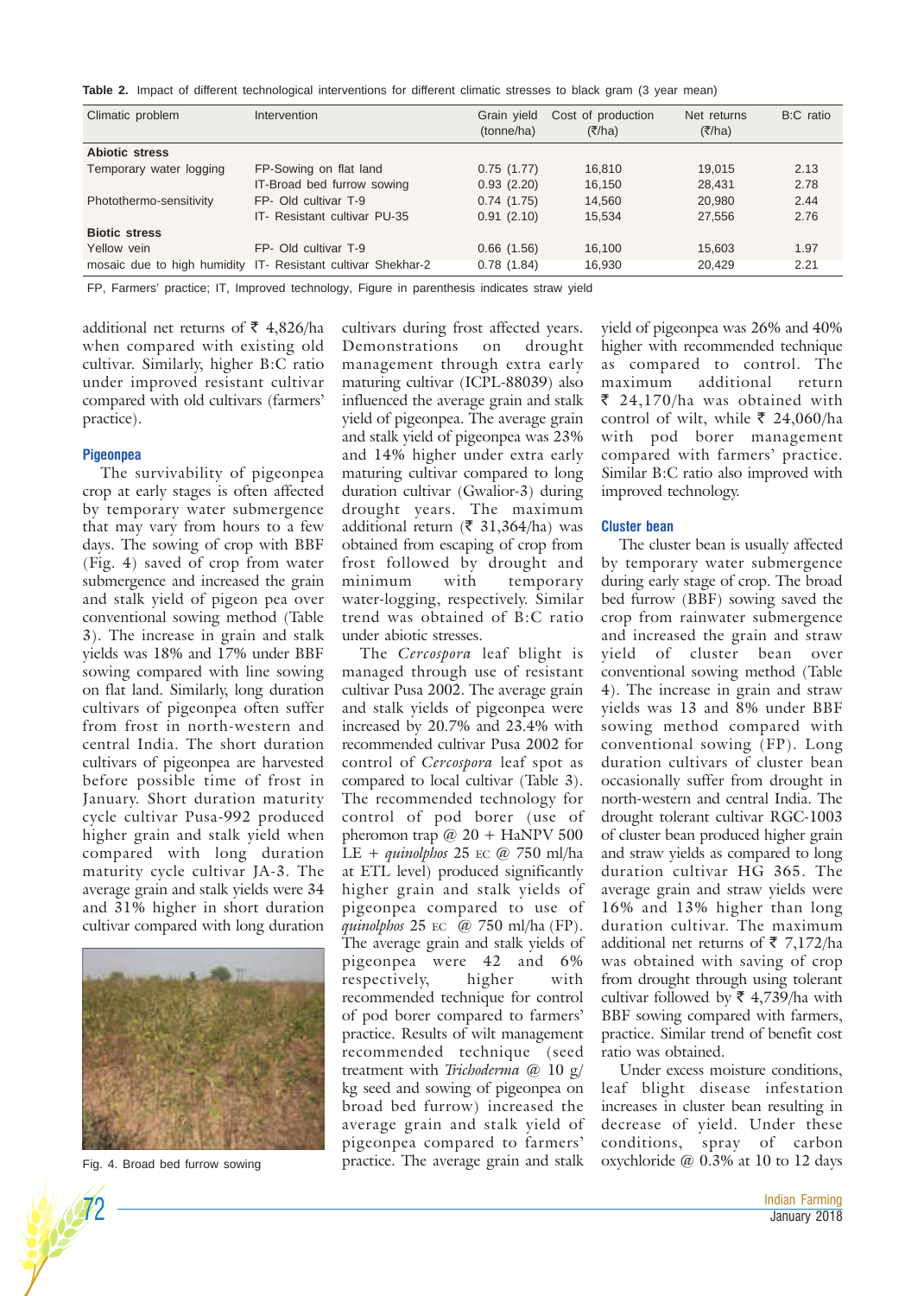|  |  |  |  | Table 3. Impact of different technological interventions for different climatic stresses to pigeonpea (3 year mean) |  |  |  |  |  |  |  |  |  |
|--|--|--|--|---------------------------------------------------------------------------------------------------------------------|--|--|--|--|--|--|--|--|--|
|--|--|--|--|---------------------------------------------------------------------------------------------------------------------|--|--|--|--|--|--|--|--|--|

| Climatic problem                          | Intervention                                                                                                                                                         | Grain yield<br>(tonne/ha)               | Cost of production<br>(π/ha) | Net returns<br>(7/ha)      | B:C ratio            |
|-------------------------------------------|----------------------------------------------------------------------------------------------------------------------------------------------------------------------|-----------------------------------------|------------------------------|----------------------------|----------------------|
| Abiotic stress temporary<br>water-logging | FP- Line sowing on flat land<br>IT- Broad bed furrow sowing                                                                                                          | 1.37(6.44)<br>1.62(7.52)                | 20,200<br>20,450             | 48,905<br>61,063           | 3.42<br>3.99         |
| Frost attack in long<br>duration variety  | FP- Long duration cultivar JA-3<br>IT- Short duration cultivar Pusa-992                                                                                              | 1.73(8.05)<br>2.32 (10.56)              | 22,110<br>20,050             | 65,197<br>96,561           | 3.95<br>5.82         |
| Drought in pigeon pea                     | FP- Long duration cultivar Gwalior-3<br>IT- Extra early maturing cultivar                                                                                            | 1.85(8.23)                              | 22,884                       | 69,753                     | 4.05                 |
| Biotic stress                             | ICPL-88039 escaping drought                                                                                                                                          | 2.28(9.98)                              | 24,110                       | 89,605                     | 4.72                 |
| Cercospora leaf blight<br>infestation     | FP- Old cultivar UPAS-120<br>IT- Resistant cultivar Pusa-2002                                                                                                        | 1.79(8.23)<br>2.16(10.15)               | 21,810<br>22,570             | 68,281<br>86,636           | 4.13<br>4.84         |
| Pod borer complex                         | FP- Quinolphos 25 EC @750 ml/ha<br>IT- Pheromon trap $@$ 20 + HaNPV 500<br>$LE + Quinolphos$                                                                         | 1.52(9.42)                              | 19,800                       | 61,274                     | 4.10                 |
| Wilt                                      | 25 EC @ 750 ml/ha<br>FP- Not adopted any practice<br>IT- Cultivar Pusa-992 + Seed<br>treatment with Trichoderma<br>@ 10 g/kg seed and broad bed<br>and furrow sowing | 2.15(9.97)<br>1.78(7.47)<br>2.25(10.44) | 23,100<br>23,450<br>24,450   | 85,334<br>64.870<br>89,040 | 4.69<br>3.77<br>4.64 |

FP-Farmers' practice; IP-Improved technology; Figure in parenthesis indicates stalk yield

|  |  |  |  | Table 4. Impact of different technological interventions for different climatic stresses to cluster bean (3 year mean) |  |  |  |  |  |  |  |  |  |  |  |
|--|--|--|--|------------------------------------------------------------------------------------------------------------------------|--|--|--|--|--|--|--|--|--|--|--|
|--|--|--|--|------------------------------------------------------------------------------------------------------------------------|--|--|--|--|--|--|--|--|--|--|--|

| Climatic problem                                  | Intervention                                                                 | Grain yield<br>(tonne/ha) | Cost of production<br>(7/ha) | Net returns<br>(π/ha) | B:C ratio    |
|---------------------------------------------------|------------------------------------------------------------------------------|---------------------------|------------------------------|-----------------------|--------------|
| Abiotic stress<br>Excess growth due to            | FP- Line sowing on flat land                                                 | 1.40(2.68)                | 17.099                       | 35.687                | 3.09         |
| high soil moisture                                | IT- Broad bed furrow sowing                                                  | 1.58(2.89)                | 19,214                       | 40,426                | 3.10         |
| Terminal drought infestation                      | FP- Old cultivar HG-365<br>IT- Tolerant cultivar RGC-1003                    | 1.42(2.44)<br>1.64(2.76)  | 18.530<br>19,408             | 34.504<br>41,676      | 2.86<br>3.15 |
| Biotic stress                                     |                                                                              |                           |                              |                       |              |
| Leaf blight due to excess<br>soil moisture        | FP- Not adopted any practice<br>IP- Carbon oxychloride @ 0.3%                | 1.53(2.69)                | 18,870                       | 47.616                | 3.04         |
|                                                   | at 10 to 12 days interval                                                    | 1.79(3.16)                | 19,420                       | 58,527                | 3.45         |
| Cercospora disease due to<br>excess soil moisture | FP- Not adopted any practice<br>IP- Spray of Mancozeb @ 2 q/lit.<br>of water | 1.58(2.77)<br>1.82(3.13)  | 19,615<br>20,890             | 39.721<br>47,061      | 3.02<br>3.03 |

FP-Farmers' practice; IP-Improved technology; figure in parenthesis indicates straw yield

interval increased the grain and straw yields by 17 and 18% compared with farmers' practice (Table 4). Similarly, under excess moisture conditions, *Cercospora* disease attacked cluster bean crop. The recommended technology for control of *Cercospora* disease (spray of mancozeb @ 2 g/lit water) produced higher grain and straw yield of cluster bean compared to farmers practice (not adopted any practice). The average grain and straw yield of cluster bean was 15 and 13% higher with recommended technique for control of *Cercospora* disease compared to farmers' practice. The maximum additional net returns of  $\bar{\tau}$  10,911/ha was obtained with control of leaf blight followed by  $\overline{\xi}$  7,340/ha when compared with farmers practice.

Similar trend of benefit : cost ratio (B:C) was obtained.

## **Adaptation strategies**

The impact of climate changes are complex and no single strategy will address these issues adequately. A combination of technology and policy related interventions are required. Considering the natural resources, cropping systems, production technologies are required as per projected climate scenario.

## **Future Prospects**

The following strategies for futures are essential for sustaining productivity and benefits.

Adoptions of timely and microlevel long time weather forecast appropriate agro-advisories to farmers are essential.

- In frost affected areas, promotion of short duration cultivars in place of long duration cultivars.
- In rainfed areas, conservation of rain water by *in situ* and *ex-situ* rainwater harvesting method and irrigation applied at drought conditions before flowering stage through drip or furrow or check basin or boarder strip method.
- Evolving varieties resistant/ tolerant to climatic stress of multiple biotic (eg. wilt, blight, pod borer, *etc*) and abiotic climatic stresses (eg. frost, drought, aberrant temperature tolerant, submergence, etc), through coordinated research efforts by public and private sector.
- For increasing yield, benefits,